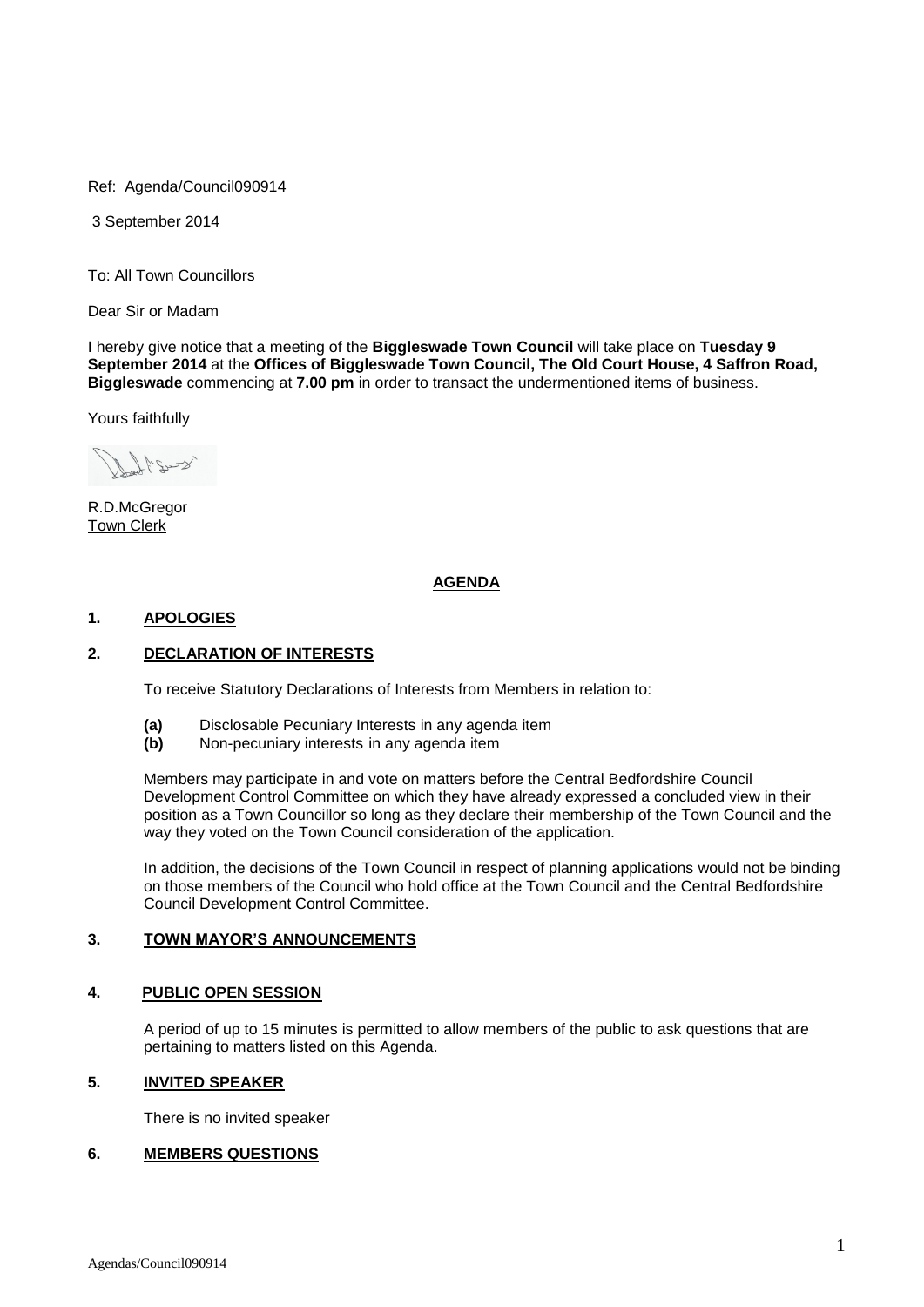# **7. MINUTES AND RECOMMENDATIONS OF MEETINGS**

**a.** For Members to receive and approve the minutes of the Council meeting held on 26 August 2014 at the Offices of Biggleswade Town Council, The Old Court House, Saffron Road, Biggleswade.

# **8. MATTERS ARISING**

**a(i)** From the minutes of the Town Council meeting on 12 August 2014, (which were **approved** at the Town Council meeting on 26<sup>th</sup> August 2014); re the lease on Dan Albone car park.

Following correspondence from the Town Clerk informing the landlord that the Town Council will not renew the lease for Dan Albone car park; an initial reply has been received to inform Council that the agent will be taking instruction from their client.

**(ii)** Sun Street – St Johns Street one way system, proposed introduction of an area wide HGV ban; following a recommendation from the TCM Committee 19<sup>th</sup> August 2014 and approved at Town Council meeting **26th August 2014**; It was **RECOMMENDED** that Town Council write to Central Bedfordshire Council and ask why Town Council was not consulted; to ask which members requested the potential to introduce an area wide HGV ban; to request that the one way system and proposed HGV ban should not be considered together, and that no HGV ban should be considered until after the opening of the Eastern Relief Road.

Correspondence has been received from Nick Chapman of Central Bedfordshire Highways, (copy attached).

# **9. PLANNING APPLICATIONS**

#### **a. CB/14/03269/FULL – 8 Ely Croft**  Proposed double story side/rear extension to replace existing extension.

- **b. CB/14/03329/FULL – 21 Lime Tree Walk, Biggleswade** Erection of part single and part two storey rear extension and new front porch.
- **c. CB/14/03239/FULL – 32 Clover Close** Single storey rear extension

# **d. CB/14/03353/FULL – 25 Drove Road**

Erection of 2 semi detached 3 bedroom dwellings with integral garages, associated parking and access following demolition of existing bungalow.

*This planning application was considered on 11th February 2014 where it was approved. Council are now asked to consider the above application which has minor external appearance amendments.*

#### **10. ITEMS FOR CONSIDERATION**

#### **a. Work to a tree Protected by a Preservation Order: Fell two large Conifer trees (1&2 on applicants sketch plan) located within the rear garden to the rear right hand corner, and two Cotoneaster trees (3&4 on applicants sketch plan) located to the rear boundary of the rear garden. – Located 16 Barn Field Close, Biggleswade, SG18 8FN**

CBC has received an application to carry out work to tree(s) at the above property which is within Biggleswade Conservation Area. If Members wish to comment on the application, please do so in writing within 21 days of the date of this letter quoting the above application number.

### **b. CHRISTMAS LIGHTING DISPLAY 2014 – 2015**

At a meeting of the Town Centre Management Committee 19 August 2014, Members asked if costs could be obtained to provide extra strings of Festoons along the High Street.

Costs have now been obtained and members are asked to consider these costs. (Copy attached).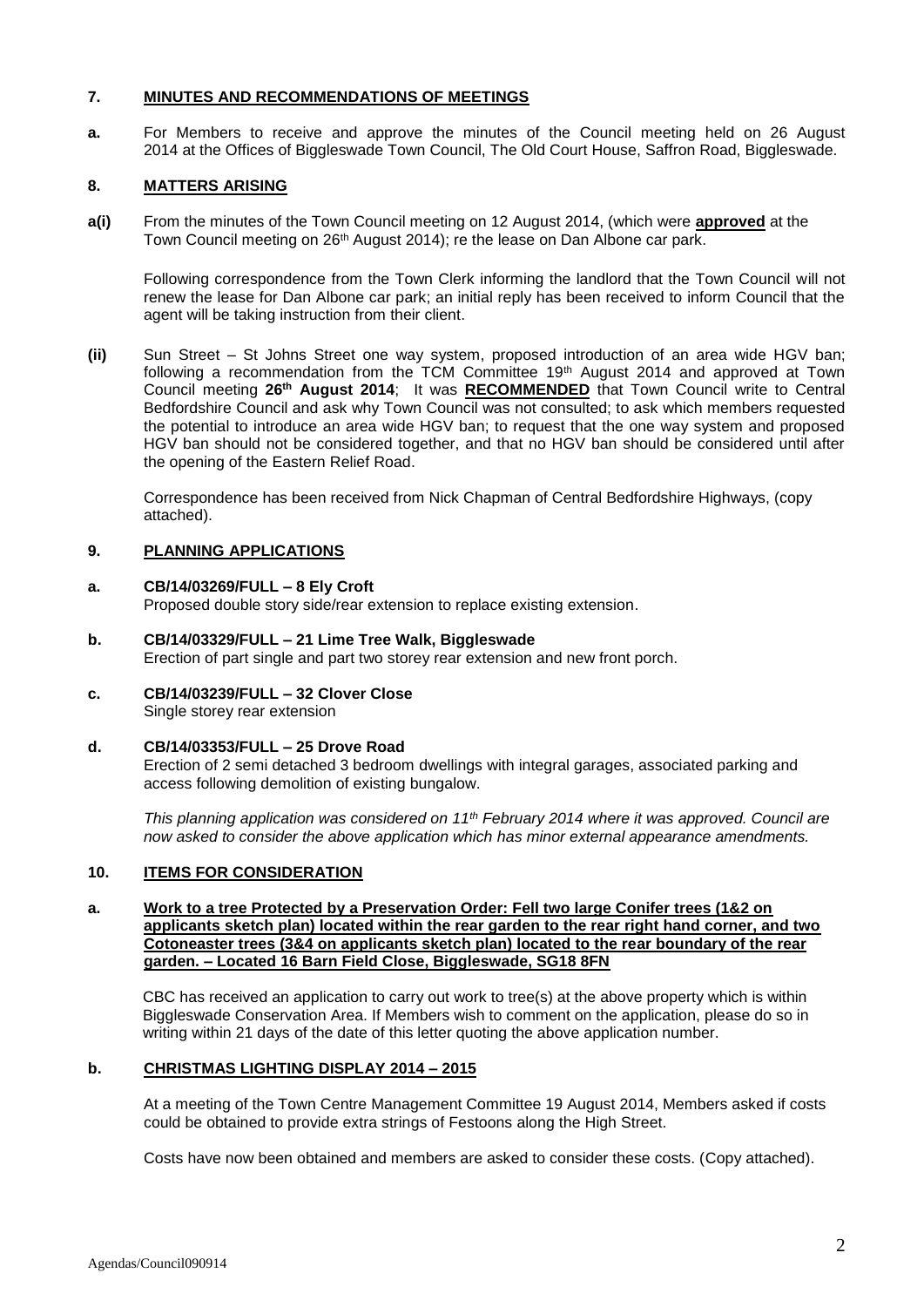#### **c. Work to trees protected by a Tree Preservation Order: Trim Oak Tree to give 2m clearance to no 5 Hazel Walk and trim oak tree to give 2m clearance to no 21 Hazel Walk . Location: Shortmead House, Shortmead Lane, Biggleswade**

CBC has notified Town Council that they have received an application to carry out work to preserved tree(s) at the above property, a copy of which is attached to this agenda.

Any comments need to be submitted in writing by 19 September 2014.

#### **d. Public Spaces Protection Orders**

From 20 October new legislation will come into force to regulate any activities in public spaces which a local authority believes have a 'detrimental effect on the quality of life of those in the locality' – or is likely to do so.

Ministers insist so-called public spaces protection orders (PSPOs) are intended to clamp down on anti-social behaviour, such as spitting and aggressive begging.

Anyone flouting the order will be liable to an on-the-spot fine, normally between £70 an £100, from a police officer, PCSO, council worker or security guard employed by the town hall.

Members are asked to consider contacting CBC and the Police for more information and guidance on this new legislation.

#### **e. Pedestrian and Cyclist East-West access across North-South barriers in the town**

Cllr B Rix has raised concerns regarding pedestrian and cyclist access from the town to the countryside on west.

The new longabout on the A1 is causing problems for pedestrians and cyclists as would the closure of pedestrian rail crossings.

Members are asked to consider contacting CBC to ask them to take the needs of pedestrians and cyclists into account for any future changes or developments.

# **f. Request to install a bench on the banks of the River Ivel**

The following email has been received:

Dear Sir/Madam,

I have not long ago finished the NCS course (National Citizens Service) and part of the course is going on to doing something for my local community as a team of 8.

As a team we have decided to raise money for Wills Fund. Will is one of our friends who has recently drowned in the river in Biggleswade and we would firstly like to raise awareness of the dangers of drowning in rivers, and secondly we would like to install a bench with a plaque remembering Will, in the area where he drowned. Around the bench we will also like to landscape the near ground planting flowers and making it look like a nice area for perhaps old aged people to sit at and enjoy the view.

Our course is government a funded scheme and we also have a graduation where we present our projects on a big screen to the mayor of Bedfordshire and 400 other people including many other teams who are also doing their social action and their parents. Every individual in each team will also receive a certificate signed by the prime minister.

Our graduation is on the 17th September and we will like to know as soon as possible if our plan can go ahead.

We plan to raise money for the bench by bag packing in Asda whilst at the same time raising awareness. With any money left over from the bench project we want to fund swimming lessons for people in the local community- any age and people who cannot already swim.